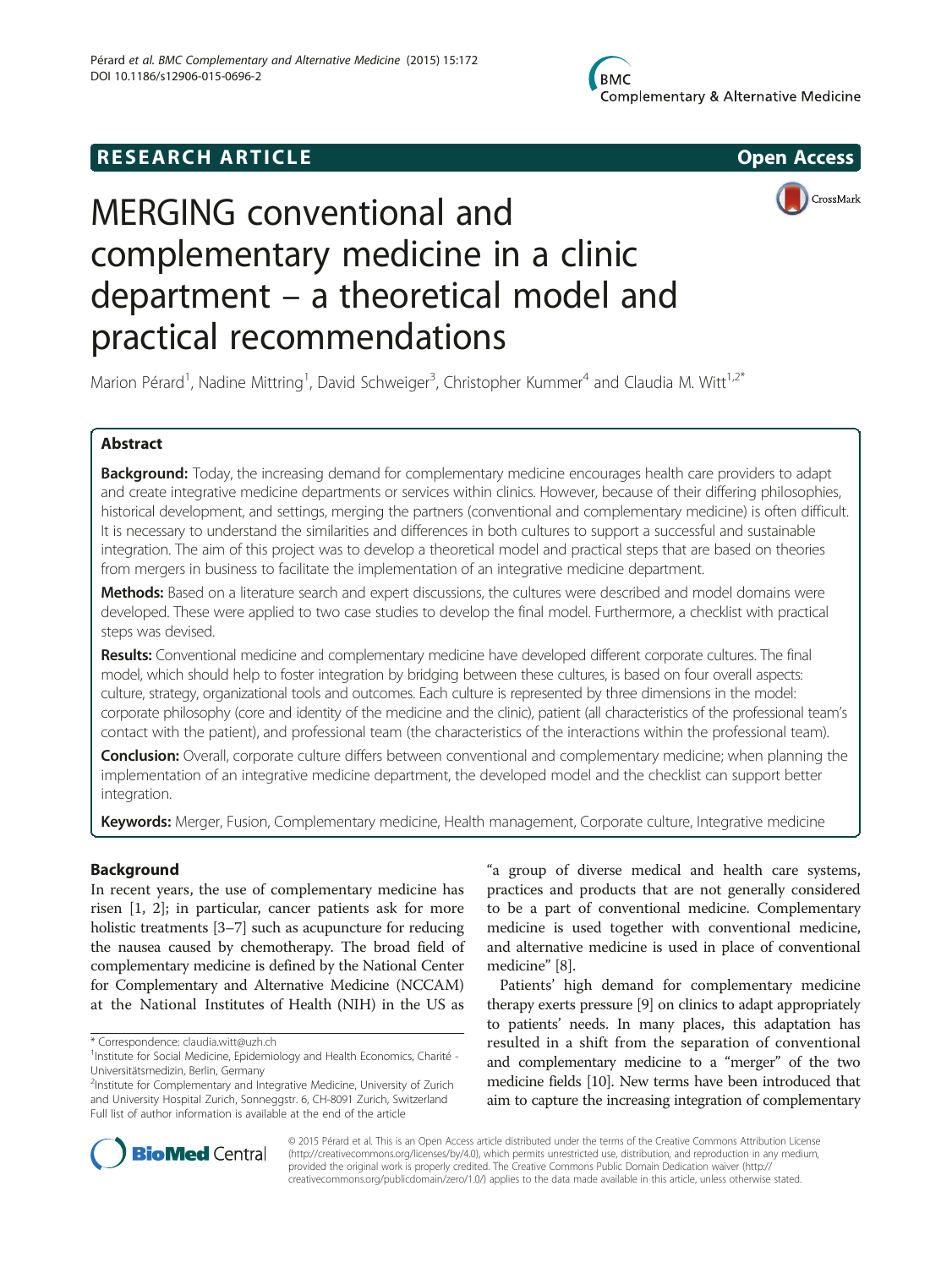medicine in a conventional medicine setting, particularly the term "Integrative Medicine" [\[11\]](#page-6-0). This term was defined by the Consortium of Academic Health Centers for Integrative Medicine as "the practice of medicine that reaffirms the importance of the relationship between practitioner and patient, focuses on the whole person, is informed by evidence, and makes use of all appropriate therapeutic approaches, healthcare professionals and disciplines to achieve optimal health and healing" [[12](#page-6-0)]. In countries such as Germany, where both complementary and conventional medicine are often provided by conventional medicine physicians, integrative medicine was described as the combination of mainstream with complementary medicine, supposedly leading to synergistic therapeutic effects [[13\]](#page-6-0). More patient-centered care might suggest a more integrative medicine approach that combines the best of conventional medicine with the best of complementary medicine. However, because of their differing philosophies, historical development, and settings, merging conventional and complementary medicine can be very challenging [\[14](#page-6-0), [15\]](#page-6-0). It is necessary to understand the similarities and differences in both cultures to support a successful and sustainable integration.

In the business environment, when organizations merge, understanding cultural similarities and differences in these organizations—in other words, their individual corporate cultures—is a necessity. Each organization has its own identity, personality and way of conducting its business, and these specific aspects make an organization unique. Davenport (1998) describes corporate culture as "the DNA of an organization, invisible to the naked eye, but critical in shaping the character of the workplace" [[16](#page-6-0)]. Corporate culture is also the "collective programming of the mind" that distinguishes the members of one organization from another [\[17\]](#page-6-0). Cartwright and Cooper define corporate culture simply as "the way in which things get done within an organization" [\[18\]](#page-6-0), in other words: making people speak the same language.

With a merger, organizations have the opportunity to adapt quickly to new or changing markets by permitting the more rapid transformation of the organization than organic growth might allow [\[19\]](#page-6-0). In economics, a merger is defined as "the combining of two or more entities into one, through a purchase acquisition or a pooling of interests" [[20](#page-6-0)]. The careful selection of merger partners is extremely important for success. Not only must the acquirer consider the likelihood of success of combining the financial and strategic aspects of both organizations, it must also consider the likelihood of success of combining the corporate cultures [\[18](#page-6-0)]. Corporate culture determines individuals' commitment, satisfaction, productivity and longevity with an organization [\[21\]](#page-6-0) because individuals tend to select organizations with which their own values are aligned [\[22](#page-6-0)]. When

an individual's values fit well with the corporate culture, a psychological bond is formed and is difficult to break [[23](#page-6-0)].

It is widely recognized that cultural differences between merger partners are one of the most common reasons for failure [\[18, 24\]](#page-6-0). Any aspect of disagreement may be a point of failure (e.g., communication problems within the team, high turnover) [[25](#page-6-0)].

A prominent example is the merger of Daimler-Benz with Chrysler. This merger seemed to make sense from a business perspective, but the contrasting cultures have impeded the development of positive synergies [\[24](#page-6-0)]. Daimler-Benz honors traditional hierarchy and methodical decision-making, whereas Chrysler stands for pragmatic adaptability, creativity and equal empowerment [\[26](#page-6-0)]. In general, two merging organizations need not necessarily have similar or the same corporate cultures, but they should be able to act together. Therefore, two aspects are important: the degree to which the cultures are different and in which direction the cultural change should proceed [[18](#page-6-0)]. If the change proceeds in the direction of increasing individual freedom, the integration may be easier because the new culture might seem to be more appealing than the previous one [\[18\]](#page-6-0). In addition, the willingness of an employee to abandon his/her culture depends simultaneously on the consideration of that culture and on the attractiveness of the other [\[18\]](#page-6-0).

Approaches for the degree and depth of combining two companies in a merger can vary. The "confederation" approach combines organizations that work in parallel with no integration. In the "linking" type, the organizations work together with no real integration. The "absorption" type is when the acquired organization is fully absorbed by and becomes a part of the acquirer. The acquired organization has to fully adopt the corporate culture of the acquirer; there is no creation of a new corporate culture. The first approach, in which the creation of a new corporate culture is needed, combines the advantages of both organizations in the "best of both worlds" method. The integration level is high, and therefore, a strong new corporate culture is needed to bind the two groups together [[27](#page-6-0)].

Overall, the framework of corporate culture in business mergers seems to be suitable for applying to the mergers of conventional and complementary medicine into a new entity labeled "integrative medicine." The aim of this project was to develop a theoretical model and practical steps that are based on business merger theories to facilitate the implementation of an integrative medicine department.

## Methods

We conducted a literature search on cultures in conventional and complementary medicine. We searched Pubmed and the internet by combining the terms culture, philosophy, work style, work manner, patient-practitioner relationship, time devoted to the patient with integrative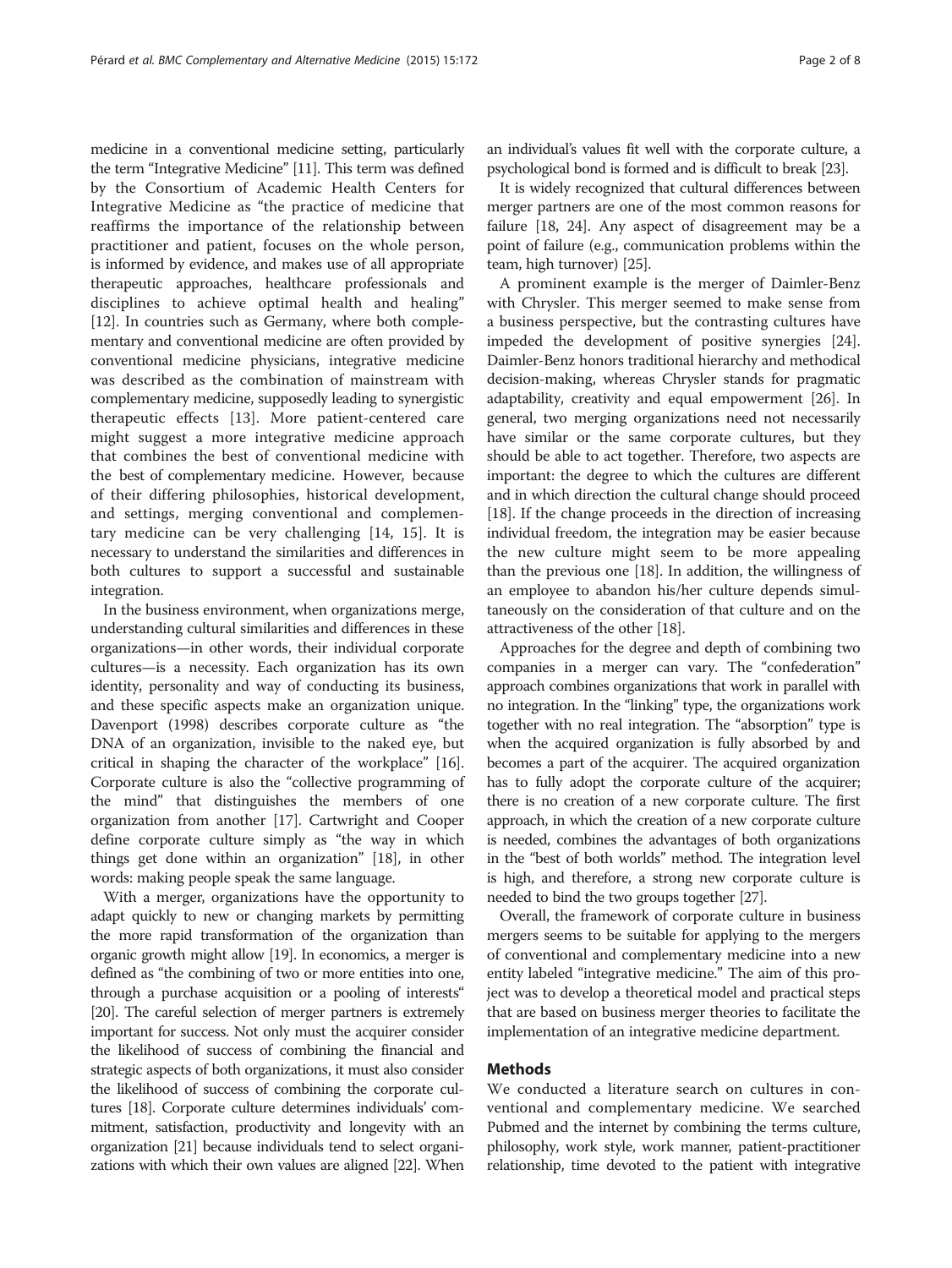<span id="page-2-0"></span>medicine, complementary medicine, alternative medicine and CAM. Furthermore, we asked medical anthropologists for additional literature that is not available in Pubmed (e.g., books). The literature for the narrative review was analyzed with a focus on extracting information on various aspects of culture, such as the philosophy, work style, and characteristics of the physician/practitioner-patient relationships in conventional and complementary medicine. The results of the literature search on culture in conventional and complementary medicine were successively condensed and are summarized in the results section and in Table 1. We also conducted a literature search on merger and corporate culture theories using the terms role of corporate culture in merger, corporate culture in merger, professional culture, reasons for merger failures, merger of medical traditions, and fusion or merger of conventional and complementary medicine. From that search, only the model "15 behavioral dimensions of organizational culture" from the Schweiger-Larkey-Group, known as SLOCI, was identified [\[28](#page-6-0)]. We contacted Schweiger as well as Kummer as international well-known experts in the field and invited them to participate in this project. According to their knowledge, no other models relevant to our research aim have been published. The SLOCI dimensions are targeted

Table 1 Major cultural differences in corporate philosophy between conventional and complementary medicine

|                                                                                                                                                                                                      | Conventional medicine                                                                                                                                                                                                                           | Complementary medicine                                                                                                                                                                                                                  |
|------------------------------------------------------------------------------------------------------------------------------------------------------------------------------------------------------|-------------------------------------------------------------------------------------------------------------------------------------------------------------------------------------------------------------------------------------------------|-----------------------------------------------------------------------------------------------------------------------------------------------------------------------------------------------------------------------------------------|
| Values                                                                                                                                                                                               |                                                                                                                                                                                                                                                 |                                                                                                                                                                                                                                         |
| Philosophy of care                                                                                                                                                                                   | Positivistic approach [36]:                                                                                                                                                                                                                     | Holistic approach: Bio-psycho-spiritual-social model [35, 36, 45]                                                                                                                                                                       |
|                                                                                                                                                                                                      | • Importance is given to the knowledge of facts<br>and experimental sciences [36]                                                                                                                                                               | • The whole is more than the sum of its parts                                                                                                                                                                                           |
|                                                                                                                                                                                                      | • The patient is given the undivided clinical attention<br>of the physician [52]                                                                                                                                                                | • Body, mind and spirit are interrelated and must all be<br>considered in healing                                                                                                                                                       |
|                                                                                                                                                                                                      |                                                                                                                                                                                                                                                 | • Aims neither unilaterally at the body nor at the soul but treats<br>the patient as a whole                                                                                                                                            |
| Philosophy of healing                                                                                                                                                                                | · Health: - "A state of complete physical, mental and<br>social well-being and not merely the absence of disease<br>or infirmity" WHO Constitution [39] = criticized definition<br>[53] as static and accentuating only subjective aspects [39] | • Health, disease and therapy effects do not result solely from<br>molecular interactions but also from the different causal<br>interactions between these factors within the human<br>being as a whole. [45]                           |
|                                                                                                                                                                                                      | - Other definitions are "ex-negativo" explanation: [54]                                                                                                                                                                                         | • Healing = (re)establishment of the harmony between the<br>functions of body, soul and spirit [45]                                                                                                                                     |
|                                                                                                                                                                                                      | = Lack of deviance from biological norms [39], "Life with<br>organ's silence" [54]                                                                                                                                                              | · Disease = disequilibrium between biological, psychological,<br>social and spiritual forces [55]                                                                                                                                       |
|                                                                                                                                                                                                      | • Disease = deviance from biological norms [39]                                                                                                                                                                                                 |                                                                                                                                                                                                                                         |
| Norms - Therapeutic approach                                                                                                                                                                         |                                                                                                                                                                                                                                                 |                                                                                                                                                                                                                                         |
| Disease-oriented [44]                                                                                                                                                                                |                                                                                                                                                                                                                                                 | Patient-oriented [44]                                                                                                                                                                                                                   |
| Specialization:                                                                                                                                                                                      |                                                                                                                                                                                                                                                 | Holistic approach [32, 34, 35]                                                                                                                                                                                                          |
| • Opportunity for high competency in specialty fields [34, 39];<br>more efficiency [40]                                                                                                              |                                                                                                                                                                                                                                                 | • Patients' involvement, empowerment and responsibility in the<br>self-management of their illnesses [32, 34, 36, 42, 45]                                                                                                               |
| · Routine [40, 43]                                                                                                                                                                                   |                                                                                                                                                                                                                                                 | • Self-regulation of the body and its healing power; enhancing<br>natural body reactions [34]                                                                                                                                           |
| • Fragmentation of care (with communication and cooperation<br>impediments) [34, 39]                                                                                                                 |                                                                                                                                                                                                                                                 | • Symptoms seen as a message from the organism, similar to<br>an SOS [35]; look at underlying causes [45]                                                                                                                               |
| • Risk of losing the overall vision [34]                                                                                                                                                             |                                                                                                                                                                                                                                                 |                                                                                                                                                                                                                                         |
| • Analytical [32, 34, 35]                                                                                                                                                                            |                                                                                                                                                                                                                                                 | $\cdot$ Intuitive [32, 34]                                                                                                                                                                                                              |
| • Deductive [32]                                                                                                                                                                                     |                                                                                                                                                                                                                                                 | · Inductive [32]                                                                                                                                                                                                                        |
| · Standardized [40]                                                                                                                                                                                  |                                                                                                                                                                                                                                                 | · Tailored to individual needs [32, 44, 45]                                                                                                                                                                                             |
| · Evidence-based [37]; scientific [32, 34, 35]                                                                                                                                                       |                                                                                                                                                                                                                                                 | • More or less spiritual therapeutic approaches [38]                                                                                                                                                                                    |
| Use of pharmacotherapy with predominantly proved effects [38]<br>and high use of technology [43, 54]                                                                                                 |                                                                                                                                                                                                                                                 | Use of natural treatments and remedies [45] with less technical<br>equipment than CM [45]                                                                                                                                               |
| Focus more on structure than outcomes:                                                                                                                                                               |                                                                                                                                                                                                                                                 | Focus more on outcomes than structure:                                                                                                                                                                                                  |
| The quality of structure includes the personal, spatial, temporal,<br>technical and organizational conditions of medical practice:<br>availability, short waiting times, training and education [36] |                                                                                                                                                                                                                                                 | Outcome quality refers to therapeutic goals, such as improving<br>and healing, patient satisfaction and quality of life, encouraging<br>health-related behavior and self-responsibility, stimulating<br>self-requlation prevention [36] |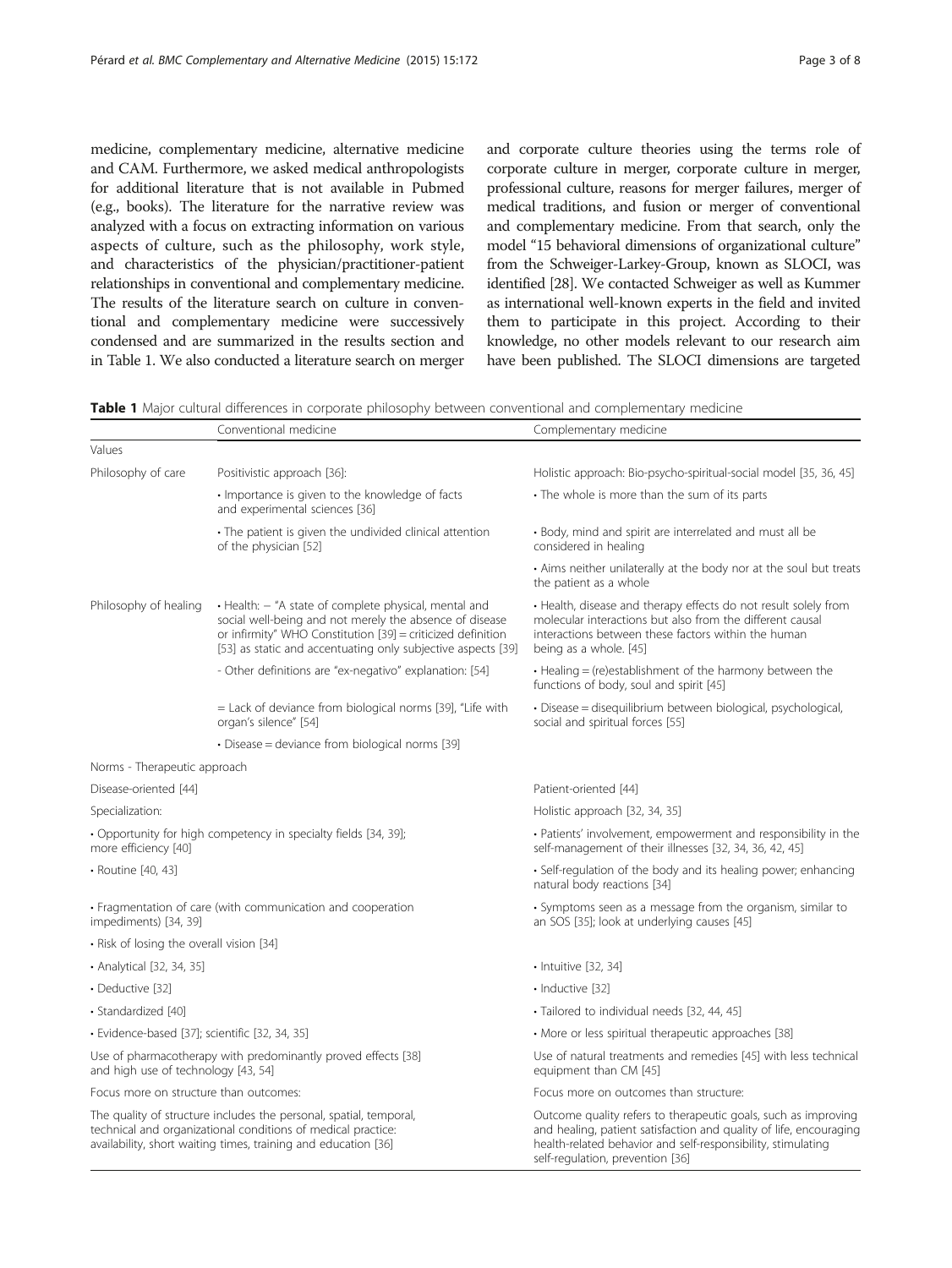to highlight essential key differences in the corporate cultures between two merger partners, which can lead to substantial clashes. Therefore, this model is suitable for establishing cultural prerequisites for a merger. However, as the literature analysis on the cultures of conventional and complementary medicine revealed, additional aspects need to be taken into account, for example, the medical philosophy, physician/practitioner-patient interactions and medical expertise because mergers occur on different levels (patient, professional team, clinic, institution, regulation, system) [[10](#page-6-0), [29\]](#page-6-0). To keep the model simple, appropriate, and manageable, we did not want to go into too much detail for each aspect, and we defined the dimensions more broadly than did the SLOCI. Nevertheless, the 15 SLOCI dimensions can be incorporated into our model. For example, "cautious communications versus open communications" [[28](#page-6-0)], "deliberate communications versus fast communications" [[28\]](#page-6-0) and "indirect communications versus direct communications" [\[28](#page-6-0)] can be found on one hand under "professional team – communication" and on the other hand under "patient – communication".

To test the completeness and feasibility of our preliminary model, we performed two case studies in integrative oncology centers: one in Germany (11 interviews) and one in the US (9 interviews). The results of the case studies on corporate culture in clinics were reported in a separate manuscript [\[30\]](#page-6-0). Both case studies consisted of interviews with different professionals (from conventional medicine, complementary medicine and administration) in each clinic, focusing on their corporate cultures. The interview guidelines for the first case study (Germany) were based on the preliminary model. The results from the interviews were used to revise our model, write the interview guidelines for the second case study (USA), and create the first version of the checklist based on the model and on the integration process described by Cartwright and Cooper [\[18](#page-6-0)]. After the second case study, the model and the checklist were again revised and presented at a consensus workshop to merger experts and integrative oncology experts. Comments from this workshop were included in the final model, and recommendations for general strategic dimensions and for overcoming cultural differences were educed [\[31\]](#page-6-0).

## Results

First, we will summarize the cultural aspects of conventional and complementary medicine that were identified from the literature analysis. Subsequently, we will introduce the model and the checklist.

### The culture of conventional medicine

In the existing literature, the philosophy of conventional medicine has been described as scientific [\[6](#page-6-0), [32, 33\]](#page-7-0), analytic [\[34, 35](#page-7-0)] and deductive [\[32\]](#page-7-0), and the data should be

measurable [\[35](#page-7-0)] (see Table [1\)](#page-2-0). With this pharmaceutically, evidence-based, and pathogenically oriented model [[6,](#page-6-0) [36](#page-7-0)–[38\]](#page-7-0), importance is given to the "knowledge of facts and experimental sciences" such as a "rationalistic view of therapeutic modalities" [\[36\]](#page-7-0). Technology is an important tool in arriving at a diagnosis. Its expedience supports conventional physicians' capacity to make quick, accurate diagnoses, decisions and treatment recommendations that result in patients' positive outcomes, especially within pressured timeframes. The healing approach is presented as reductionist [[10](#page-6-0), [35\]](#page-7-0), and, since 1945, conventional medicine has become increasingly specialized [\[39](#page-7-0)]. This specialization provides patients with the opportunity to be treated more efficiently [\[40](#page-7-0)] by highly competent clinicians in the special field they need [[39\]](#page-7-0). The generalizable and standardizable [[10,](#page-6-0) [32, 40](#page-7-0)] nature of the therapy is essential for conventional medicine. In essence, hospitals are comparable with organizations, with costs, revenues, staff, suppliers, clients and competition; therefore, productivity plays a key role in clinics. Clinicians are also responsible for improving financial performance and organizational efficiency and quality [\[41\]](#page-7-0). The role of physicians is becoming more administrative; one-third of their work is consumed with such responsibilities [\[40, 42](#page-7-0)]. Physicians are now service providers [\[40\]](#page-7-0), and their tasks must be standardized, preplanned and routine-oriented [[43\]](#page-7-0) in order to achieve the highest efficiency. The treatment of individual cases generally conforms to a well-established therapeutic framework [[44\]](#page-7-0).

#### The culture of complementary medicine

In the literature, the philosophy of complementary medicine is described as holistic [\[10,](#page-6-0) [32](#page-7-0), [45](#page-7-0)], empowering [[32](#page-7-0), [42](#page-7-0), [45\]](#page-7-0), individualistic [\[32\]](#page-7-0), inductive [\[32, 34](#page-7-0)] and intuitive [[32](#page-7-0)]. Holism postulates that the whole is more than the sum of its parts [[35, 36](#page-7-0)]. Supporting the body [[34\]](#page-7-0) and the whole person in an effort to create or reestablish balance and harmony [[36](#page-7-0)] in a patient's bio-psycho-socio-spiritual aspects [[32](#page-7-0), [36](#page-7-0)] plays an important role (see Table [1](#page-2-0)). Complementary medicine is seen to stimulate the healing power of the organism [[34, 35\]](#page-7-0), and symptoms are often regarded as signals of the patient's condition, the therapy and its effects [[35\]](#page-7-0). Patients are seen as unique, and therapy is individualized accordingly [[35\]](#page-7-0). In interactions, the practitioner needs to communicate with the patient in a 'calm' and 'unrushed' manner [\[45\]](#page-7-0), a practice that generally requires more time than in interactions with a conventional medicine physician [\[42](#page-7-0), [45](#page-7-0)–[47](#page-7-0)]. In complementary medicine, the patient is the center of the medical process [\[45\]](#page-7-0). In-depth conversations [[42](#page-7-0), [45\]](#page-7-0) characterized by the physician's relational and supportive communication style [\[45\]](#page-7-0) are used to strengthen the patient-physician relationship [\[42, 45](#page-7-0)]. This interaction style is seen to empower the patient to take responsibility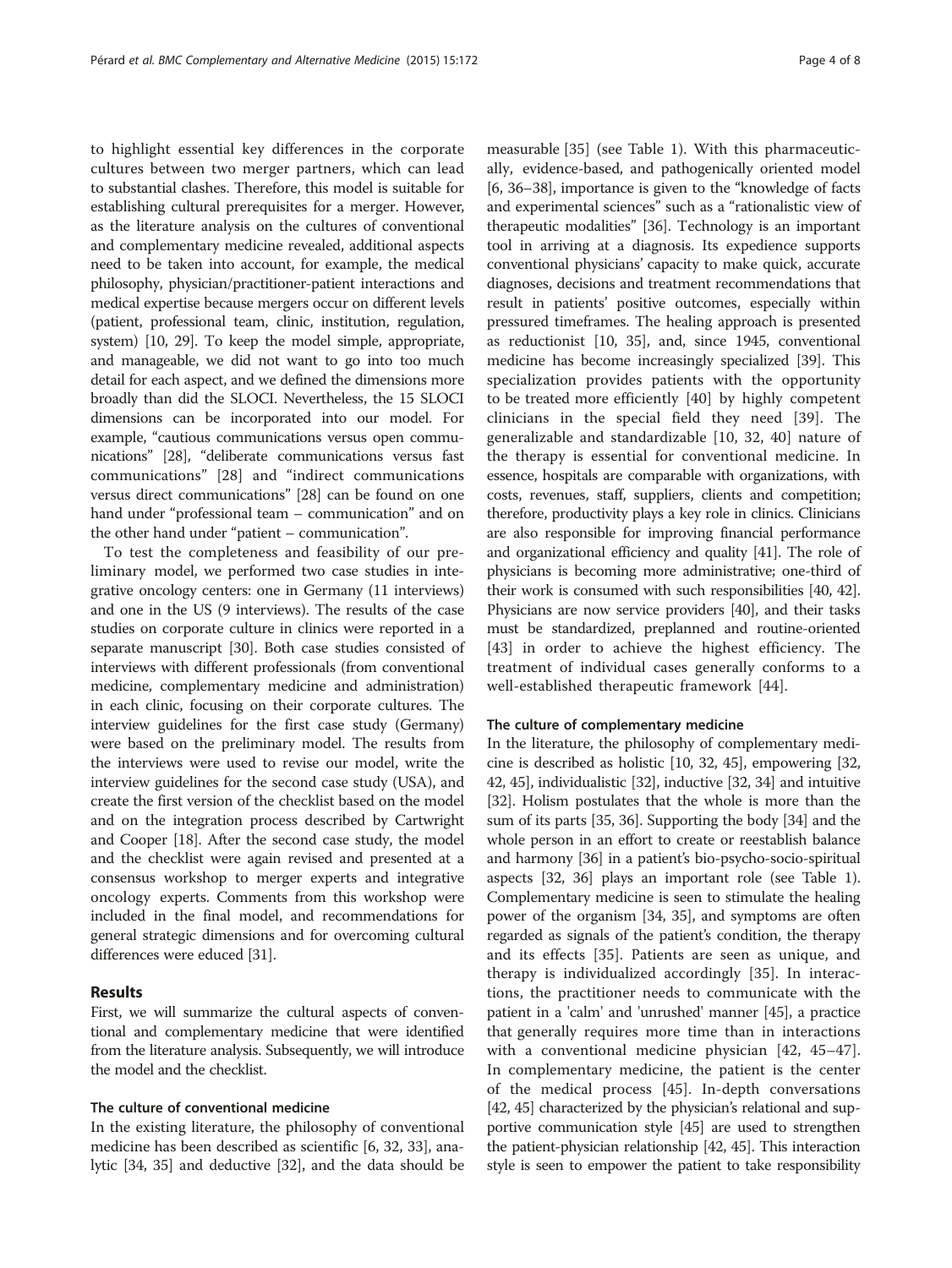for his/her healing and therapy [\[34](#page-7-0), [42, 45](#page-7-0)] and encourages shared decision-making [\[42](#page-7-0), [45\]](#page-7-0).

## Model and checklist

The final model is based on four overall aspects: culture, strategy, organizational tools and outcomes [see Fig. 1], and all of these dimensions are defined in Additional file [1](#page-6-0): Table S1.

Each culture is represented by three dimensions in the model:

- Corporate philosophy (core and identity of the medicine and the clinic)
- Patient (all characteristics of the professional team's contact with the patient)
- Professional team (the characteristics of the interactions within the professional team)

The main focus of the model is on culture. Nevertheless, the aspects of strategy, organizational tools and outcomes play relevant roles in the integration process. There is a need to define clear goals in the form of a strategy that includes concepts that reflect the medical model and the provided services, as well as a need to clearly define how the alliance of conventional and complementary medicine should appear. In the first two to three years, merger strategy should focus on long-term investments without expectations for profit making. To implement the strategy, organizational tools, and, especially, available resources, should be clarified. Human, financial and material resources are to be considered and should be accessible and substantial. Furthermore, the outcomes must be defined and measured. The outcome "research" is a key point for the acceptance of integrative medicine.

Based on the merger theory of Cartwright and Cooper (2009) and our final model, we developed a checklist of the sequential steps that are necessary for a successful and sustainable integration process, which should be kept as short as possible [see Additional file [2](#page-6-0): Table S2]. The first stage is "courtship". The management team investigates the status of complementary and conventional medicine and shareholders' motivations to integrate complementary medicine. The strategy should be planned at this stage; the culture differences between complementary and conventional medicine should be revealed, a new corporate identity should be created, and the appropriate staff should be chosen. The second stage is the "legal announcement of the marriage". This announcement should trigger a wave of communication with all shareholders about the merger and the new corporate culture. This stage is decisive; the employees have to know what is going on to create initial enthusiasm and synergies and to avoid the stress of uncertainty, which can lead to turnover. After this comes the "honeymoon period". This is the moment of actual confrontation between the two worlds. The integration team implements the new corporate culture and continues to over-communicate the goals of the merger. The new

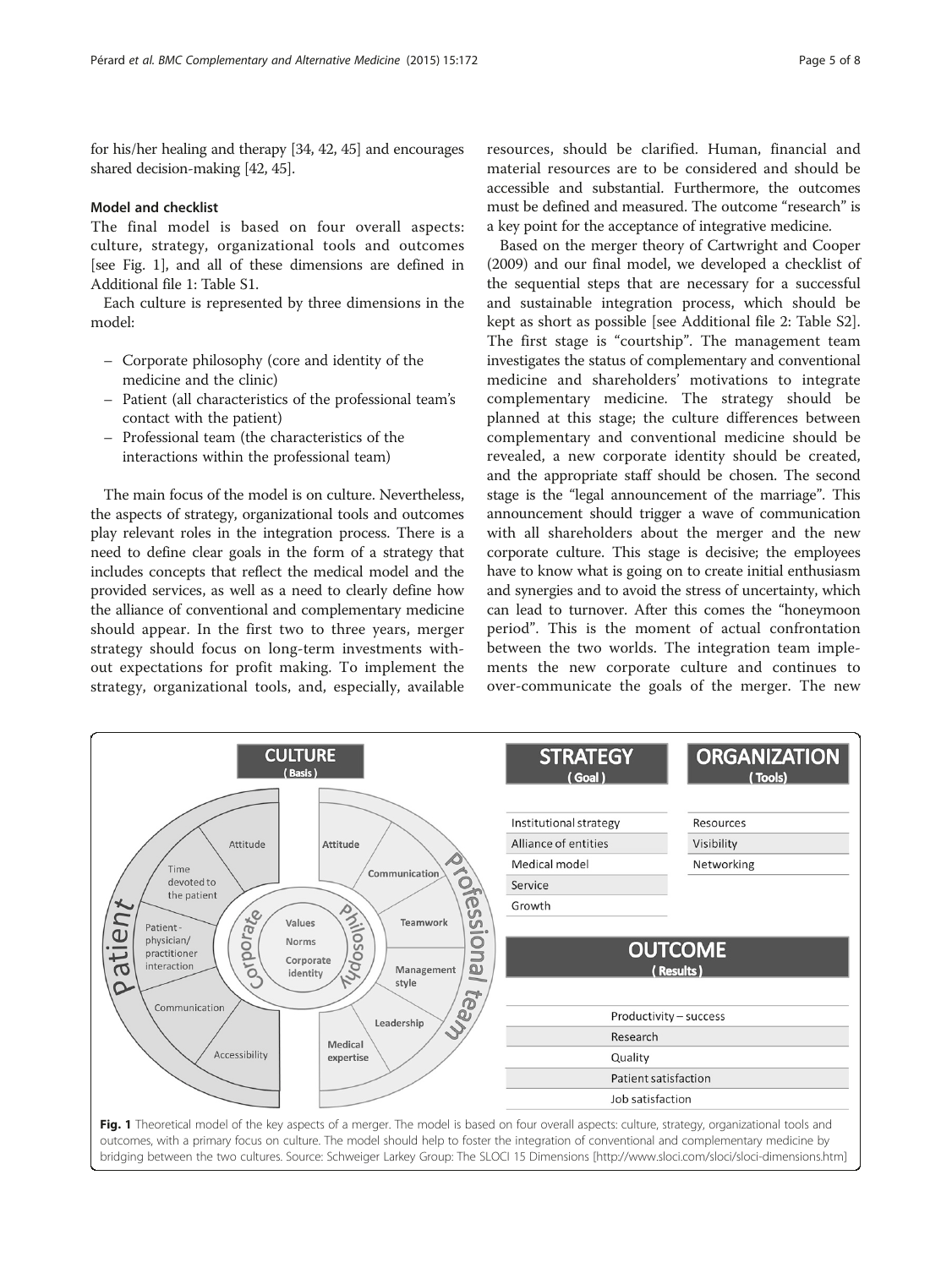corporate culture begins to take root. In the last stage, "establishing marital allegiance", the culture is established and the integration team should attempt to maintain high visibility and remain vigilant to patient and employee dissatisfaction.

#### **Discussion**

Using an innovative and unique approach, we developed a model that can be used to support the development of a successful and sustainable integrative medicine department in a clinic. By understanding cultural differences and creating a new, strong corporate culture aligned with the integrative medicine philosophy, teams from different backgrounds can be unified (conventional and complementary medicine). This model is accompanied by a checklist that identifies sequential steps and clarifies accountability during the process.

With the model and checklist, we bring together knowledge and experience from different fields, including business and medicine. Considering the uniqueness, novelty, and interdisciplinarity of our project, we were not able to draw upon previous results. Our project benefitted from the combination of different methodologies, including literature analyses, expert discussions, and case studies, which allowed us to control for the model's validity and feasibility during the development process. Nevertheless, the uniqueness of the approach can also be seen as a limitation because there are no comparison models. Culture is a very broad and heterogeneous field, and we summarized the literature in a narrative review. It is possible that a systematic review would have provided a broader picture. Our model reflects this diversity and can be generally applied to different settings, including different countries with different health systems, as well as to different specialties in conventional and complementary medicine. Pragmatically, we assumed that the cultural differences between conventional and complementary medicine were fundamental factors in developing an integrative medicine department. We must also be aware that in each hospital, different kinds of cultures and subcultures already exist, including national, corporate, or professional cultures. These cultures are independent but still related.

We have chosen to compare the cultures of both complementary and conventional medicine with the cultures of two different organizations. We selected corporate culture as a starting point because it, like conventional and complementary medicine, can be explored as the way of doing things in the workplace regardless of one's hierarchical position or profession. The dimensions of the model are not exhaustive, but for simplicity's sake, we focused on the dimensions that in our case studies had posed the greatest challenges during integration. In our case studies and model, we focused on Western culture. We conducted case studies in two countries, the

USA and Germany. In the non-Western world, cultural aspects may be different. Our aim was to analyze the merger of the corporate cultures in conventional and complementary medicine in order to understand the decisive levers for creating an integrative medicine service in a clinic. This kind of merger does not map perfectly to what happens in business when two organizations merge to one. Nevertheless, our focus was on the corporate culture aspect within mergers, and this fits also on a theoretical level because, as the literature revealed, differences in both cultures can make combining the two medicines difficult. In the present study, the definition of merger serves not only as a metaphor but also as a description of a social process. The teamwork between merger partners is decisive for the success of the merger and dependent upon the compatibility of each individual corporate culture with the other. Complementary and conventional medicine teams complement each other. In the literature, conventional medicine is described as reductionist [\[10](#page-6-0), [35](#page-7-0)] and disease-oriented [[34, 44](#page-7-0)], whereas complementary medicine is described as more holistic [\[36](#page-7-0), [45](#page-7-0)] and patient-oriented [[44](#page-7-0)], and even more extreme views on both conventional medicine and complementary medicine exist. In reality, the cultural aspects of both conventional and complementary medicine will vary according to the setting, the country and the profession.

Two key points of our model are communication and resources. Many different types of communication are implicated: internal (within the integrative medicine team, with the management or integration team) and external (with the patient, with other departments of the clinic, with the public). The most difficult communication will center on the merger and integration itself. Therefore, we recommend creating an integration team [[48](#page-7-0), [49](#page-7-0)] and maintaining continuous communication regarding merger goals with all stakeholders. A new shared language should be created through common efforts of both merger partners in order to avoid the Tower of Babel effect [[50, 51\]](#page-7-0).

In order to empower the integration team to succeed, the staff should be composed of knowledgeable, open-minded, stable, friendly, respected and respectful, committed, motivated, enthusiastic and realistic members. Such a team is able to exploit the model and the checklist to their full advantages and create a successful and sustainable combination of conventional and complementary medicine within a clinic.

## Conclusion

We have used an innovative interdisciplinary approach to contribute to more comprehensive and efficient patient care. We brought together knowledge and findings from corporate culture in business mergers, literature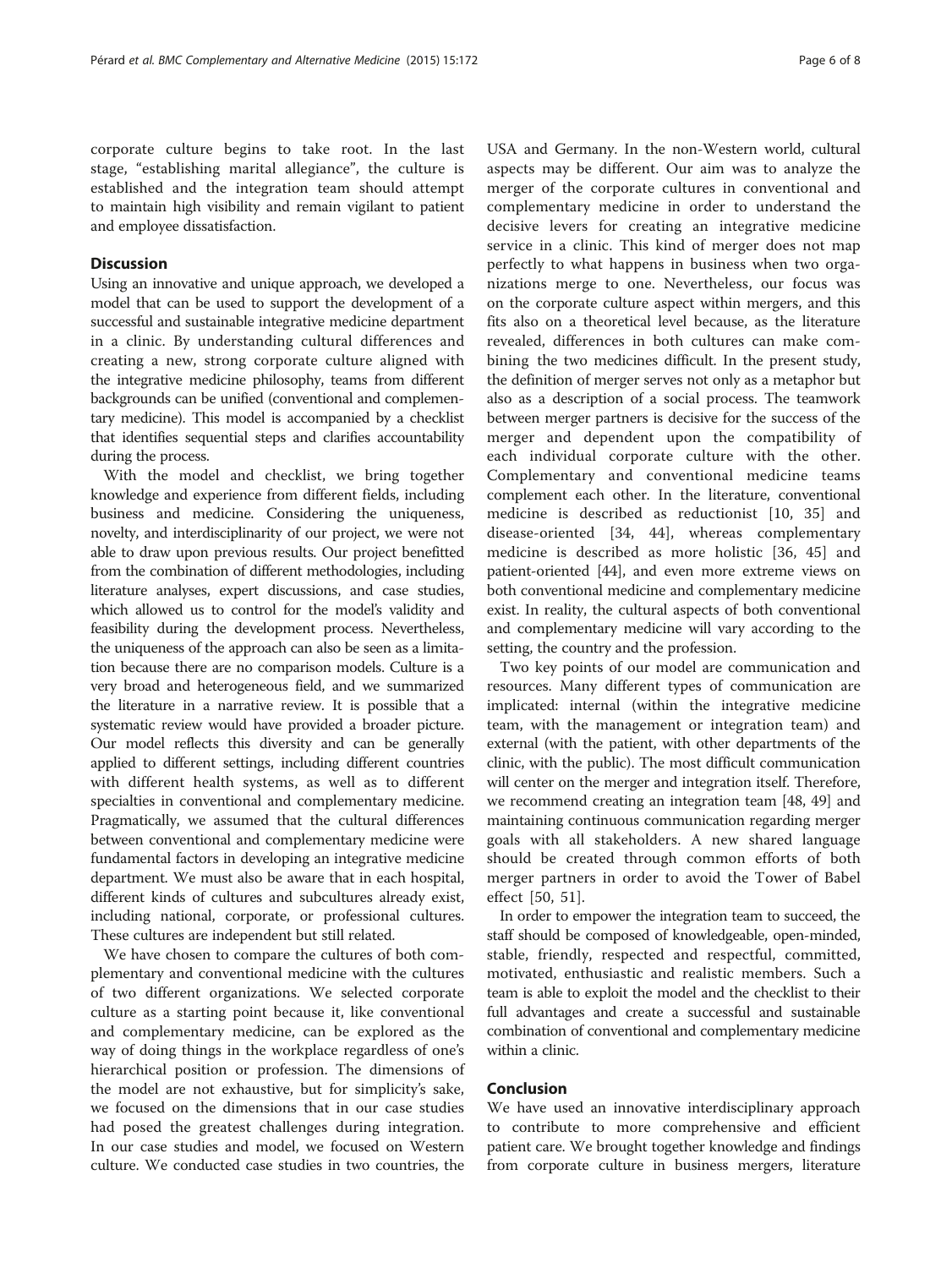<span id="page-6-0"></span>analyses and two case studies that we developed. In doing so, we demonstrated that there are major cultural differences between conventional and complementary medicine. To bridge these differences and to suggest strategies for perfectly integrating the best of both medicines, we finalized a theoretical model and a practical checklist. These allow for the systematic development of a sustainable integrative medicine service or clinic that combines conventional and complementary medicine at a high-quality level.

### Additional files

[Additional file 1: Table S1.](http://www.biomedcentral.com/content/supplementary/s12906-015-0696-2-s1.doc) Merger culture project - operational definitions [\[56](#page-7-0)–[62\]](#page-7-0).

[Additional file 2: Table S2.](http://www.biomedcentral.com/content/supplementary/s12906-015-0696-2-s2.doc) Detailed steps to successfully offer integrative medicine.

#### Competing interests

The authors declare that they have no competing interests.

#### Authors' contributions

MP conducted the literature research and drafted the theoretical model and the manuscript. NM critically revised the manuscript. DS, CK and CMW critically revised the theoretical model and the manuscript and contributed to important intellectual content with respect to their fields. All authors read and approved the final manuscript.

#### Acknowledgement

The authors thank Christine Holmberg and Susanne Brandner for their valuable comments and help in the literature research and Iris Bartsch for her support.

#### Funding

Marion Pérard received a scholarship from The Institute for Integrative Health (Baltimore, USA). The work of Claudia M. Witt and Nadine Mittring was partly funded by the Chair for Complementary Medicine Research endowed by the Carstens Foundation.

#### Author details

<sup>1</sup>Institute for Social Medicine, Epidemiology and Health Economics, Charité -Universitätsmedizin, Berlin, Germany. <sup>2</sup>Institute for Complementary and Integrative Medicine, University of Zurich and University Hospital Zurich, Sonneggstr. 6, CH-8091 Zurich, Switzerland. <sup>3</sup>Schweiger & Associates, Hilton Head Island, SC, USA. <sup>4</sup>Institute of Mergers, Acquisitions and Alliances (IMAA), Zurich, Switzerland.

#### Received: 24 October 2014 Accepted: 27 May 2015 Published online: 09 June 2015

#### References

- 1. Eisenberg DM, Davis RB, Ettner SL, Appel S, Wilkey S, Van RM, et al. Trends in alternative medicine use in the United States, 1990–1997: results of a follow-up national survey. JAMA. 1998;280:1569–75.
- Adams J. An exploratory study of complementary and alternative medicine in hospital midwifery: models of care and professional struggle. Compl Ther Clin Pract. 2006;12:40–7.
- 3. Richardson MA, Straus SE. Complementary and alternative medicine: opportunities and challenges for cancer management and research. Semin Oncol. 2002;29:531–45.
- 4. Barnes PM, Powell-Griner E, McFann K, Nahin RL. Complementary and alternative medicine use among adults: United States. Adv Data. 2002;2004:1–19.
- 5. Watkins CL, Fernandez-Robles C, Miller KM, Pine A, Stern TA. Use of complementary and alternative medicine by patients with cancer. Prim Care Companion CNS Disord. 2011;13:CC.
- 6. Willich SN, Girke M, Hoppe JD, Kiene H, Klitzsch W, Matthiessen PF, et al. Verständnis und Zusammenarbeit müssen vertieft werden. Deutsches Ärzteblatt. 2004;101:1314–9.
- 7. Horneber M, Bueschel G, Dennert G, Less D, Ritter E, Zwahlen M. How many cancer patients use complementary and alternative medicine: a systematic review and metaanalysis. Integr Cancer Ther. 2012;11:187–203.
- 8. National Center for Complementary and Alternative Medicine: Complementary, Alternative, or Integrative Health: What's In a Name? [[http://nccam.nih.gov/health/whatiscam\]](http://nccam.nih.gov/health/whatiscam).
- 9. American Hospital Association: Latest Survey Shows More Hospitals Offering Complementary and Alternative Medicine Services [\[http://www.aha.org/](http://www.aha.org/presscenter/pressrel/2008/080915-pr-cam.shtml) [presscenter/pressrel/2008/080915-pr-cam.shtml](http://www.aha.org/presscenter/pressrel/2008/080915-pr-cam.shtml)].
- 10. Hollenberg D. Uncharted ground: patterns of professional interaction among complementary/alternative and biomedical practitioners in integrative health care settings. Soc Sci Med. 2006;62:731–44.
- 11. Holmberg C, Brinkhaus B, Witt CM. Experts' opinions on terminology for complementary and integrative medicine - a qualitative study with leading experts. BMC Complement Altern Med. 2012;12:218.
- 12. IM Consortium: Definition of Integrative Medicine [[https://www.imconsortium.](https://www.imconsortium.org/about/about-us.cfm) [org/about/about-us.cfm\]](https://www.imconsortium.org/about/about-us.cfm).
- 13. Dobos G. Integrative Medicine Medicine of the future or 'Old Wine in New Skins'? Eur J Integr Med. 2009;1:109–15.
- 14. Keshet Y, Ben-Arye E, Schiff E. Can holism be praticed in a biomedical setting? A qualitative study of the integration of complementary medicine to a surgical department. Health. 2012;16:585–601.
- 15. Coulter Ian D, Ellison MA, Hilton L, Rhodes HJ, Ryan G. Hospital-based integrative medicine: a case study of the barriers and factors facilitating the creation of a center. Santa Monica, CA; Arlington, VA; Pittsburgh, PA: RAND Corporation ed; 2008.
- 16. Davenport TO. The integration challenge. Manag Rev. 1998;87:25.
- 17. Hofstede G. Culture Consequences. Comparing Values, Behaviors, Institutions and Organizations across Nations. 2nd ed. Thousand Oaks, London, New Delhi: Sage Publications; 2001.
- 18. Cartwright S, Cooper CL. Managing mergers, acquisitions & strategic alliances. Integrating People and cultures. 2nd ed. Oxford, Oakland, Boston: Butterworth-Heinemann publications; 1996.
- 19. Ahern KR, Weston JF. M&As: The Good, the Bad, and the Ugly. J Appl Finance. 2007;17:5–20.
- 20. Investor Words dictionary: Definition of Merger [\[http://www.investorwords.com/](http://www.investorwords.com/3045/merger.html) [3045/merger.html](http://www.investorwords.com/3045/merger.html)].
- 21. O'Reilly CA, Chatman J, Caldwell DF. People and organizational culture: a profile comparison approach to assessing person-organization fit. Acad Manag J. 1991;34:487–516.
- 22. Wilkins AL, Ouchi WG. Efficient Cultures: Exploring the Relationship between Culture and Organizational Performance. Admin Sci Q. 1983;28:468–81.
- 23. Berry JW. Contexts of acculturation. In: Sam D, Berry JW, editors. The Cambridge handbook of acculturation psychology. Cambridge: Cambridge University Press; 2006. p. 27–42.
- 24. Schweiger DM. M&A Integration A framework for executives and manager. New York, Chicago, San Francisco: McGraw-Hill; 2002.
- 25. Lubatkin M, Schweiger D, Weber Y. Top Management Turnover in Related M&A's: An Additional Test of the Theory of Relative Standing. J Manag. 1999;25:55–73.
- 26. Business and management case studies: Daimler-Chrysler merger [[http://www.casestudyinc.com/daimler-chrysler-and-the-failed-merger\]](http://www.casestudyinc.com/daimler-chrysler-and-the-failed-merger).
- 27. Kummer C. Overcoming the challenges and issues of post-merger integration: Putting PMI in the drivers's seat in the M&A Process. In: Ganesh C, editor. Mergers and acquisitions - Issues and perspectives from the Asia-Pacific Region. Tokyo: Asian Productivity Organization; 2012. p. 133–47.
- 28. Schweiger Larkey Group: The SLOCI 15 Dimensions [\[http://www.sloci.com/](http://www.sloci.com/sloci/sloci-dimensions.htm) [sloci/sloci-dimensions.htm\]](http://www.sloci.com/sloci/sloci-dimensions.htm).
- 29. Tataryn DJ, Verhoef MJ. Combining conventional, complementary, and alternative health care: vision of integration. Advisory group on complementary and alternative health care perspectives on complementary and alternative health care. 2001. VII.87-VII.109.
- 30. Mittring N, Pérard M, Witt CM. Corporate Culture Assessments in Integrative Oncology: A Qualitative Case Study of Two Integrative Oncology Centers. Evid Based Complement Alternat Med. 2013;2013:316950.
- 31. Witt CM, Pérard M, Berman B, Berman S, Birdsall TC, Defren H, et al. Using the framework of corporate culture in "mergers" to support the development of a